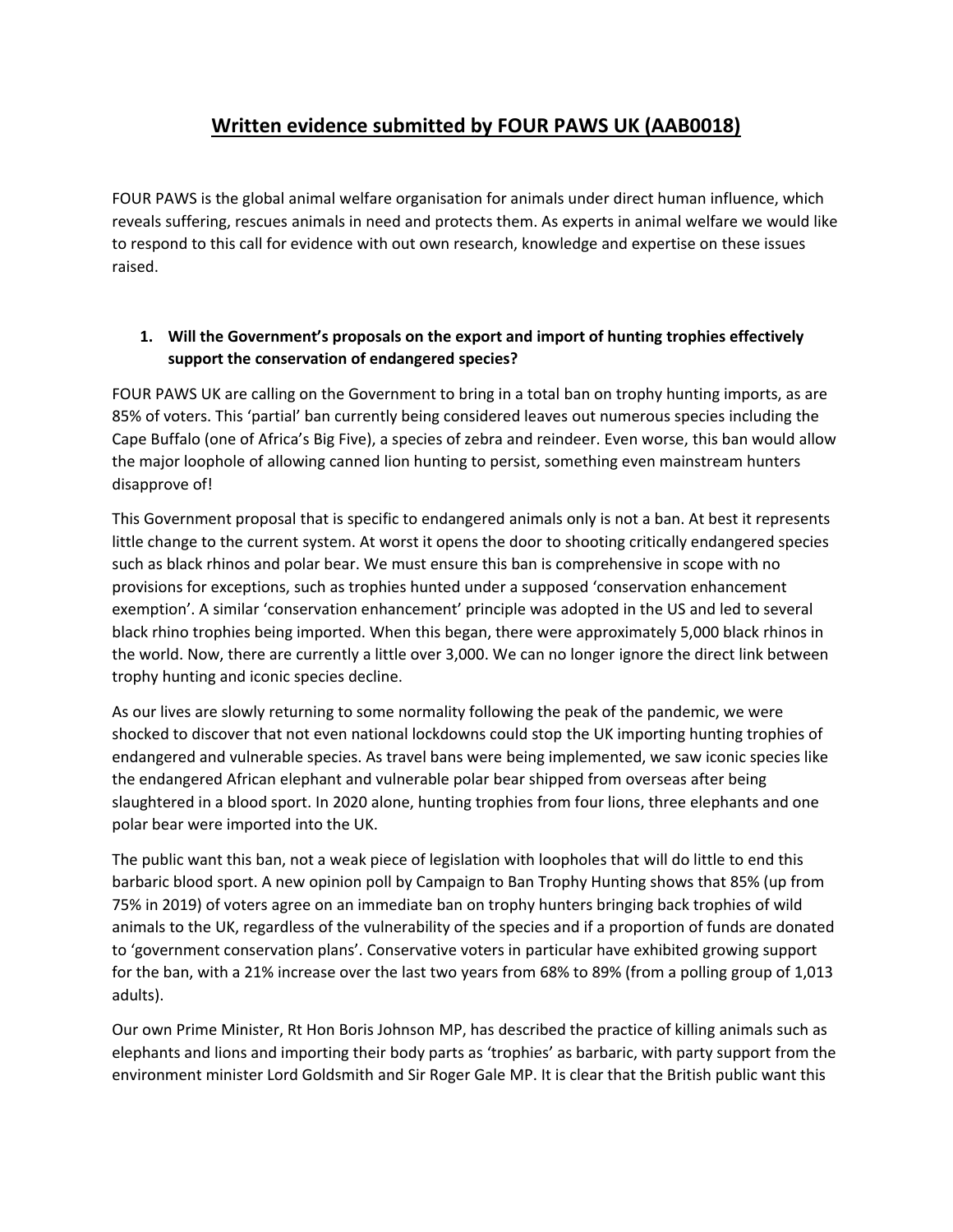archaic practice to stop, and we hope that with this news our Government will see that anything other than a total ban of the import of hunting trophies is nonsensical.

At least 60 lions have been killed by British trophy hunters since the death of Cecil in 2015 and we want to ensure the UK are no longer complicit in this barbaric sport. The Conservative Government has promised to ban trophy hunting for several years in their manifesto and public pledges but as of yet have failed to implement a total ban on imports/exports of hunting trophies.

If a ban is introduced that is limited to endangered species only, then it means that species listed as vulnerable or near threatened by the IUCN Red List will not be included in this ban. Therefore lions, as well as other iconic species such as leopards, giraffe, and hippopotamus will still be allowed to be imported into the UK as they are all only classed as vulnerable conservation status.

## **2. Should there be different rules for the trade in animal trophies depending on the setting in which the animal was hunted?**

FOUR PAWS UK believes no wild animal should be hunted and killed, in any location, for the purpose of entertainment and "sport".

However, with high profile cases like the death of Cecil the lion and most recent death of Mopane, a lion again killed with the cruel bow and arrow method like Cecil, in Hwange National Park in Zimbabwe. Deaths that occur directly on "protected" land make a mockery of the work of conservation groups worldwide and have a huge impact on local vulnerable lion populations. Hunters will specifically target males and pride leaders as "desirable" targets, which would leave a pride without a lead male, new males moving into the territory and the almost instantaneous killing of all cubs fathered by the now dead male. This will decimate already low numbers of lions and directly threaten the survival of their species.

Animals such as lions that are often associated with "canned hunting" activities should also be included in the same proposed ban. Although these animals are bred in captivity, they are still encouraging a barbaric "sport" and also facilitate the illegal wildlife trade of valuable materials like lion bone and "lion wine" that are sought after for traditional Asian medicine.

Currently up to 12,000 lions are bred in captivity for commercial purposes. Many are used in exploitative tourism interactions, such as cub petting and 'walking with lions' opportunities. As the lions age and mature, they are subject to a short and unethical lifespan of canned hunting for their trophies and/or the legal export of lion bones to Southeast Asia for traditional medicine. FOUR PAWS released its [Vicious](https://drive.google.com/file/d/1qeMMn2d-kzJqqjYA2kU8doUJ6sGRPt1f/view) [Cycle](https://drive.google.com/file/d/1qeMMn2d-kzJqqjYA2kU8doUJ6sGRPt1f/view) [report](https://drive.google.com/file/d/1qeMMn2d-kzJqqjYA2kU8doUJ6sGRPt1f/view) in March 2021, highlighting serious welfare concerns at breeding facilities – not only of the animals being kept, but in some instances workers, too.

In May 2021, South African Minister Barbara Creecy of the Department for Forestry, Fisheries and the Environment (DFFE) announced plans to put an end to captive lion breeding in South Africa once and for all. aFOUR PAWS sincerely welcomes this announcement but understands that it will take some time before this legislation is not only put in place, but the current breeding facilities are addressed, and animals are prevented from further breeding and suffering. With the canned hunting industry so closely linked to the illegal wildlife trade of animal parts, we expect that it will not be long before we see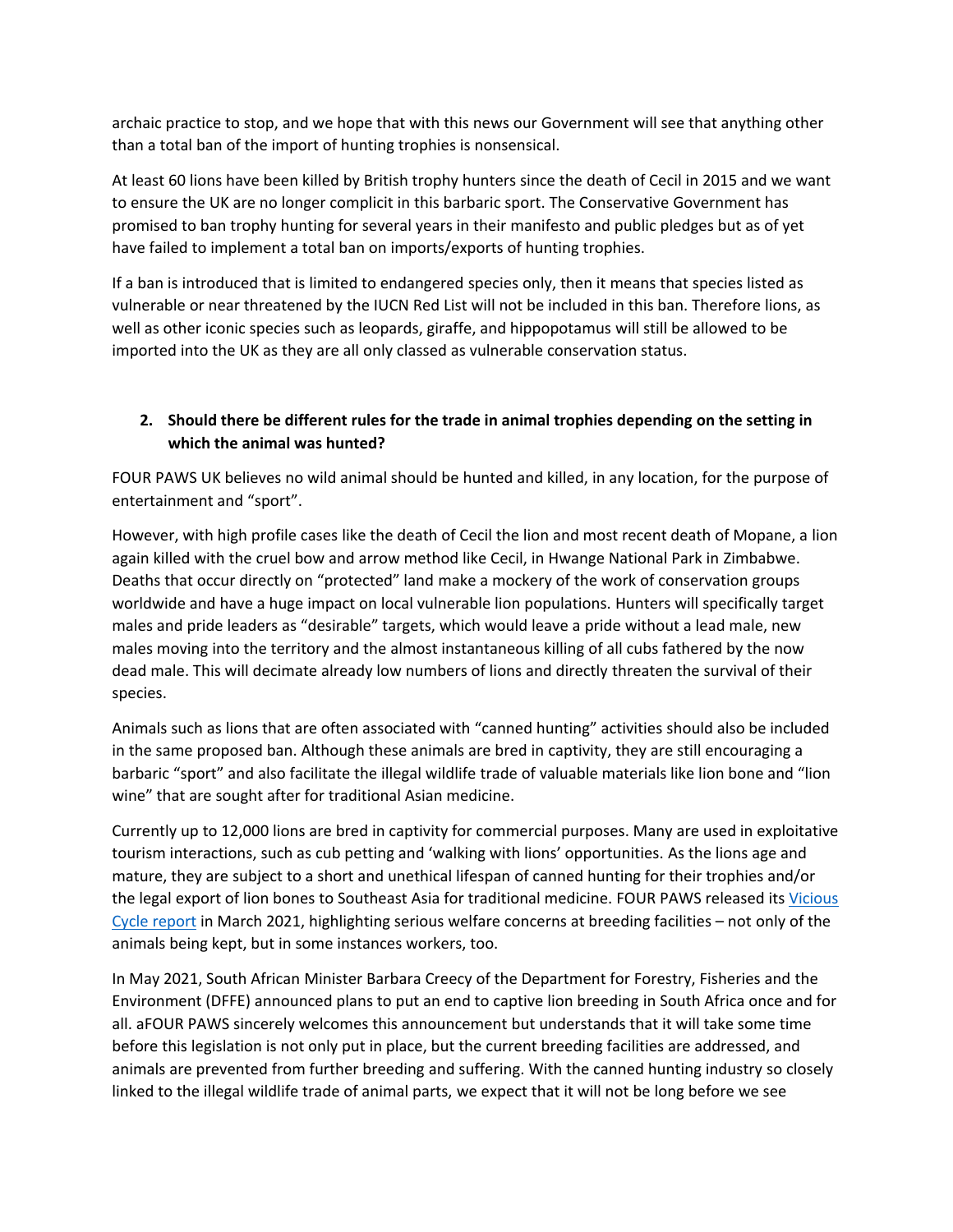canned hunting boom in another country on the continent, so therefore it is essential that the UK includes animals from captive breeding in a trophy hunting import ban. Between 2016 and 2020, 19 hunting trophies were imported into the UK from animals bred in captivity. The UK is currently complicit in this cruel trade, and we must honour our commitment to retain high animal welfare standards and set a positive example to other nations.

### **3. What are the possible unintended consequences of the proposals, for example in relation to animal trophies that pre-date the legislation?**

FOUR PAWS UK believes that the Government should implement a similar ban as we have with the Ivory Act, that prevents the resale and essentially the promotion of trophy hunting activities, and instead lend its voice as animal welfare leaders to promote ecotourism activities instead. Exceptions relating to inherited items, or those already in one's possession can be introduced, however no further trade can be permitted. Like with the ivory trade, this new legislation would directly impact and hinder the group trade of trophy hunting activities and hunting trophy trade.

## **4. How effective are current measures on the trade in trophies of hunting, including how they support conservation?**

### Current CITES classification

There is confusion in the CITES classification system. There are occasionally live animals classed as hunting trophies, and there are hunting trophies classed as items for personal consumption, commercial trade or educational and other purposes. The failure of CITES to extend the same restrictions on the trade of species listed in its appendices to 'specimens' acquired through trophy hunting is highly problematic and needs to be addressed. Currently the trade in Appendix I species must only be authorised "in exceptional circumstances". However, the issuing of permits for hunting trophies of these species are issued as a matter of routine. The CITES definition only covers legally-obtained trophies from species that the CITES treaty covers. A definition should be found that covers all killing of animals for trophies.

Trophy hunting is the hunting of an animal for 'sport' rather than to satisfy a perceived human need where one of the objectives is acquiring a body part – the trophy - the acquisition and display of which denotes and celebrates the hunter's kill. The trophy may then be submitted for entry into industry Records Books which recognise and promote the killing of animals with the biggest trophies through measurement systems that set minimum scores. The trophy may also be put forward for industry awards for collections of animal trophies acquired according to region, type of animal and type of weapon.

There are serious failings in the CITES record-keeping processes. In many cases the country of origin is listed as unknown, including that of Appendix I species or species classed as critically endangered by IUCN. There are a very large number of discrepancies between the numbers of trophies exported and imported in the same data fields. Items such as tusks are sometimes listed numerically and sometimes by weight. Descriptions are sometimes clearly wrong eg references to 'lion horn'. Sometimes the source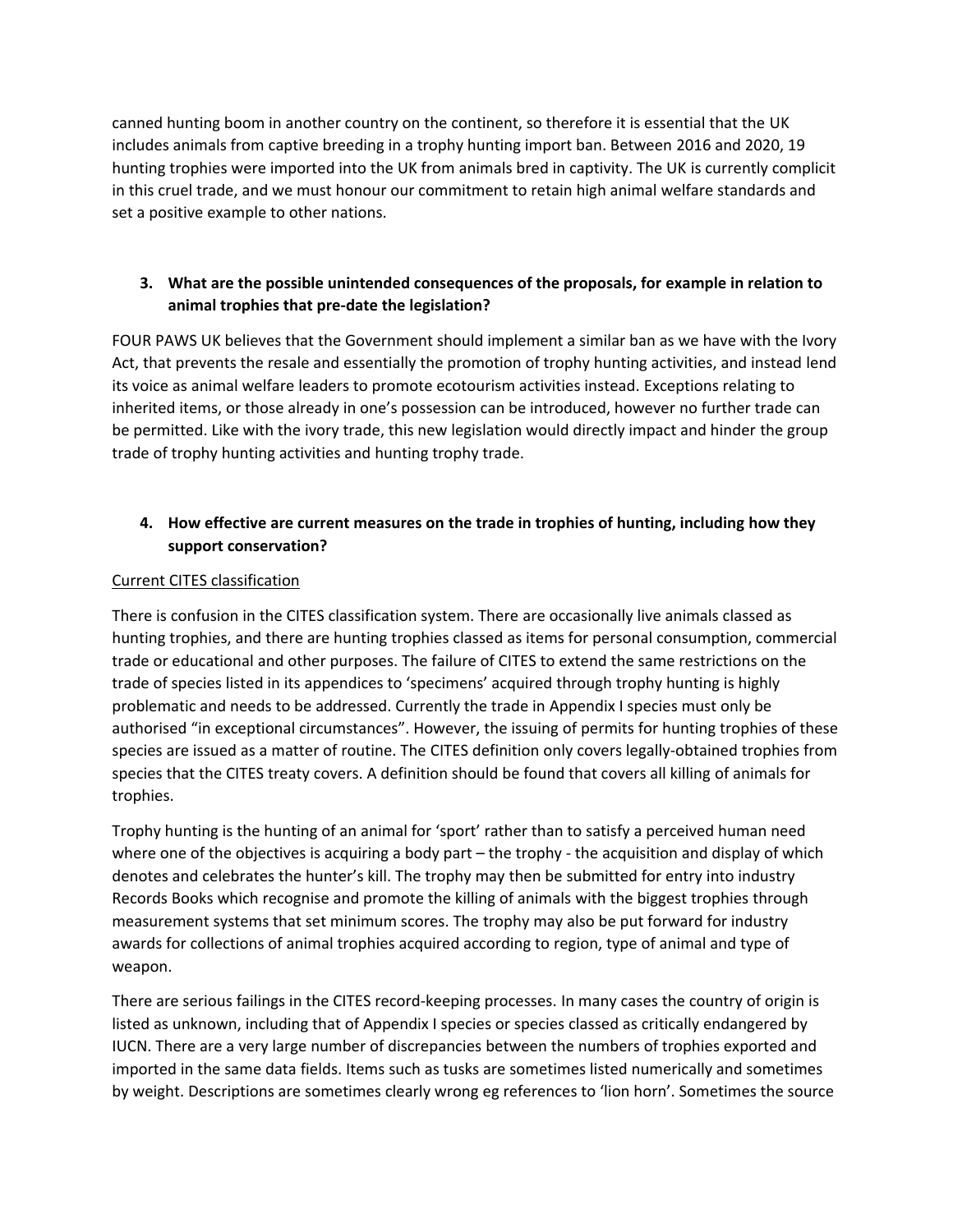is stated – e.g. wild animal, captive bred animal, ranched animal – and sometimes it is not. The distinctions between some source codes are not clear e.g., categories C (captive) and R (ranched).

In some cases, trophy hunting is being used as a 'cover' for illegal wildlife trafficking. This has previously been determined in court cases which showed that a large proportion of rhinoceroses were being 'trophy hunted' for their horns by Vietnamese traffickers. A significant proportion of rhinos are now being killed by Chinese 'trophy hunters'. Animal skins (eg Appendix I Nile crocodiles) and bear gall bladders are also being classed as 'hunting trophies' when it is very likely that the trophies have been acquired for commercial purposes. This means the exclusion of hunting trophies from the provisions of CITES on the grounds that trophy hunting is a 'non-commercial' activity is incorrect and makes enforcement problematic as the above scenarios indicate. Trophy hunting is a multi-million dollar industry, with hunters being charged tens of thousands of pounds for hunting expeditions.

Britain is a significant transit point for the shipment of trophies from the country of origin en route to a third country. In some cases, this is because of specialised taxidermy services that are used in Britain by foreign trophy hunters. Ports such as Gatwick airport are major transit points for the international shipping of hunting trophies. The enforcement system needs to take this into account.

#### Conservation claims

FOUR PAWS UK believes that the claim that trophy hunting supports conservation efforts is false.

The trophy hunting industry gives awards to those who have killed the most animals in the most countries, while its Records Books encourage hunters to shoot the biggest and strongest individuals. Outfitters (hunting companies) promote themselves as being the most successful in securing record-size trophies for their clients. These animals score the most 'points', winning the hunter a place in coveted annuals. Trophy hunters seek the biggest and most impressive trophies to exhibit in their trophy rooms or private museums. The size of elephant tusks and other animals' horns is now getting smaller. The killing of large males is reducing the genetic diversity of species. The gene pool of lions, for instance, has diminished by 15% over the last century. The loss of just 5% of healthy adult males may push lions and other species past the point of no return. This is a fate that could befall all hunted species by virtue of the targeting of large numbers of large animals in order to win prizes and enter into industry Records Books, populate trophy rooms etc.

Trophy hunting is detrimental for the local economy, for job creation and for the prospects of people living in areas where trophy hunting occurs. Kenya banned trophy hunting in 1977. In 2017, tourism in Kenya - much of it related to nature tourism – generated a turnover of US\$2.8 billion for 429,500 direct jobs. In Tanzania, by contrast, trophy hunting generated US\$30 million in revenue and created 4,300 direct jobs off 200,000km<sup>2</sup> of hunting areas. More than a quarter of Tanzania's territory is given over to hunting concessions. Yet they generate just 0.22% of the country's GDP. In 2014, Botswana's trophy hunting industry generated less \$20m in revenue and created just 1000 jobs. No more than 15,500 jobs have been created in the whole of Africa by the industry. The population of the main southern African countries where trophy hunting takes place is 150 million. The main beneficiaries of 'trophy fees' are often officials, some of them corrupt, and overseas companies. Studies show that nature tourism creates more jobs than the trophy hunting sector, that the jobs pay more, and they are more likely to be year-round rather than seasonal labour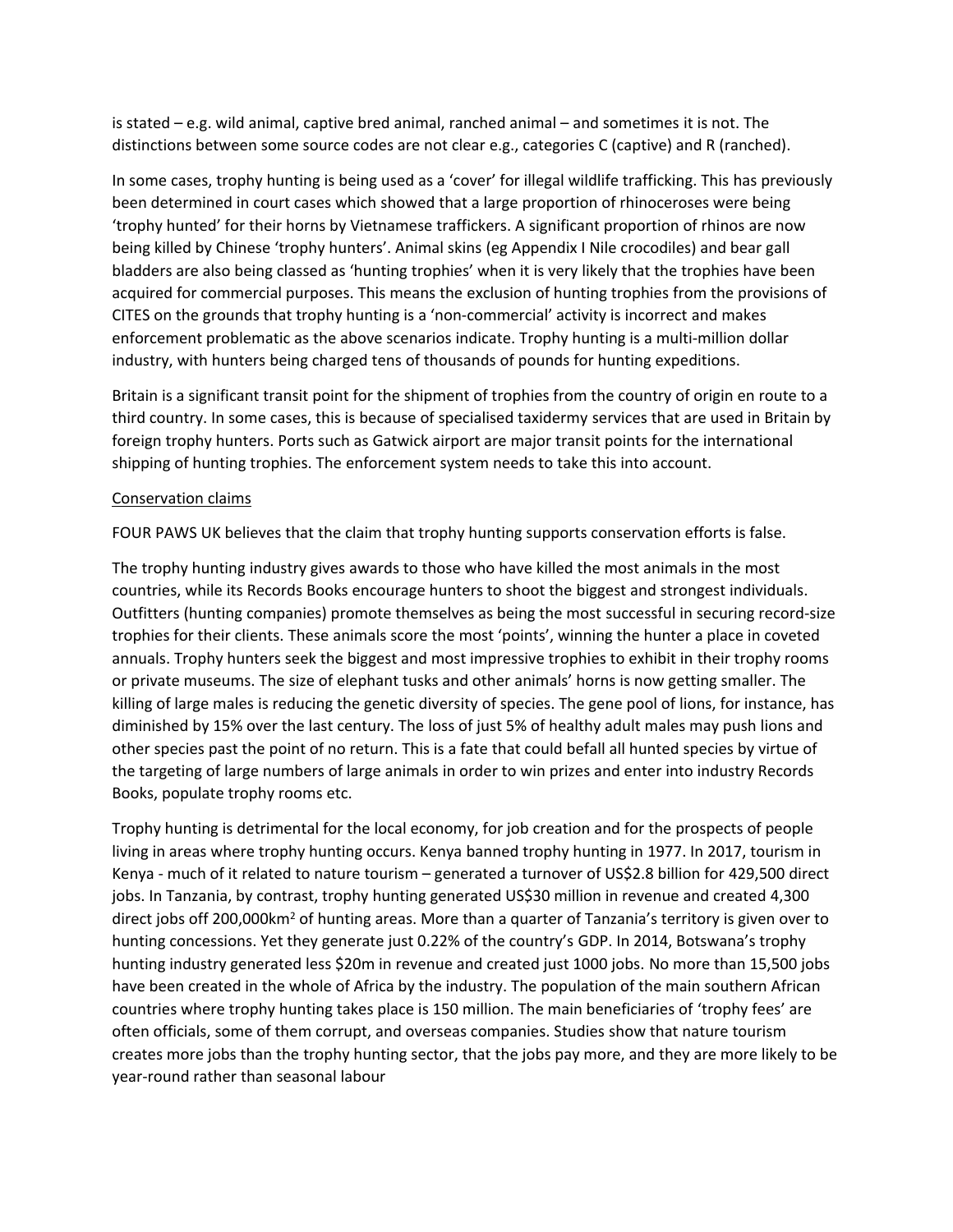If a complete ban is not feasible, then at the very least, a ban should be introduced on imports and exports of trophies derived from species listed on the CITES Appendices and/or EU Wildlife Trade Regulation Annexes, and species classified on the IUCN Red List as threatened (Vulnerable, Endangered, Critically Endangered), Near-Threatened, or Data Deficient. This would at least send a clear signal that the UK does not consider it appropriate for animals from species recognised by the scientific and international conservation community as being in need of protection to be killed for sport, while also protecting those species about which we know little.

If trophy hunting is beneficial to conservation, as its supporters claim, it is difficult to understand why the conservation status of the majority of species targeted by hunters is poor and/or deteriorating. An analysis of the 114 species hunted in South Africa – the country where the majority of British trophy hunters visit – shows that 100 of them are in IUCN classifications above 'Least Concern', their populations are decreasing or unknown, or they are classed in CITES Appendix I or II – both of which reflect the fact that the species is vulnerable to some degree. If one were to adopt the precautionary principle, therefore, a hunting ban would apply to 9 in every 10 species hunted for sport and trophies.

A comprehensive US Congressional study reviewed dozens of scientific studies found little if any evidence of trophy hunting's purported conservation benefits. Species popular with trophy hunters are all in decline, and trophy hunting is contributing directly to their ongoing decline.

# **5. What will be the impact of the proposed domestic ban on advertising and offering for sale overseas attractions, activities or experiences that involve the unacceptable treatment of animals?**

FOUR PAWS UK promotes animal-friendly travel through its **[Travel](https://www.four-paws.org.uk/campaigns-topics/campaigns/livekinder/travel-kind) [Kind](https://www.four-paws.org.uk/campaigns-topics/campaigns/livekinder/travel-kind) campaign**. As part of our advice to travellers, we recommend 12 top tips for interacting with animals on holiday, from wildlife to community and domesticated animals.

WIld animals are not domesticated, they have simply been trained to respond to human commands usually as a result of cruel and abusive behaviour that ensures they are fearful and obedient of humans. This is no way to live.

A ban on selling and advertising overseas attractions should encompass:

- Wild animals in circuses or other performance shows e.g. orangutan boxing, elephant painting
- Selfies and physical interactions with wild animals
- Riding or bathing with wild animals, particularly elephants
- Dolphinarium and other aquatic based shows

By introducing this ban, we will be helping to remove funding and the popularity of exploiting wild animals. Many are taken from the wild and cruelly abused to perform and do what humans require, and as a result of the reduced tourism activity in this area we will essentially see far fewer animals being poached and suffering as a result of the entertainment industry.

By introducing this ban we will also see more ethical travellers and tourism companies which will directly impact the industry and send a demand signal for more ethical animal experiences, and much more financial support towards sustainable ecotourism initiatives. We would also see a reduction in the